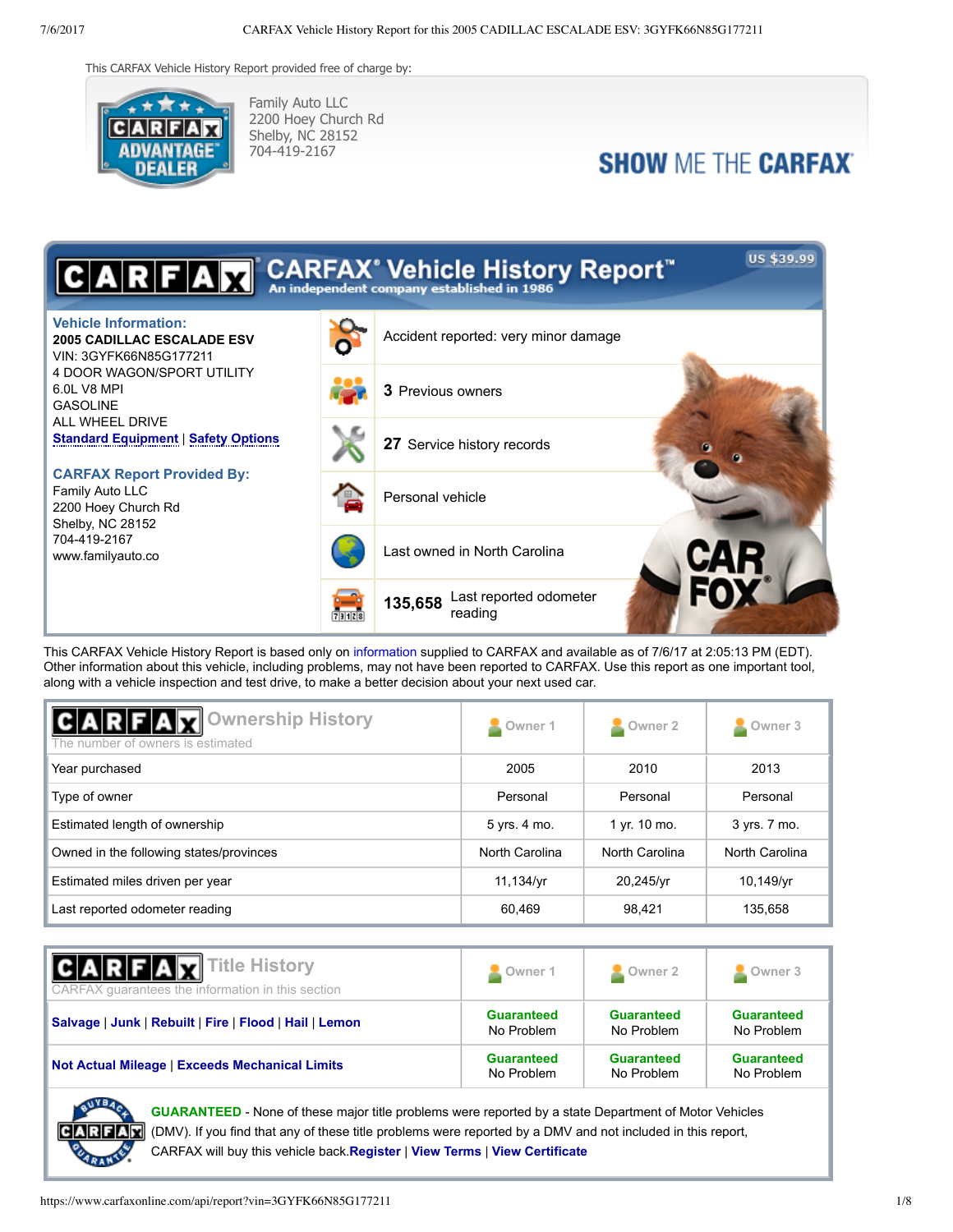| <b>Additional History</b><br>Not all accidents / issues are reported to CARFAX                                                | Owner 1                | Owner 2                | Owner <sub>3</sub>     |
|-------------------------------------------------------------------------------------------------------------------------------|------------------------|------------------------|------------------------|
| <b>Total Loss</b>                                                                                                             | No Issues              | No Issues              | No Issues              |
| No total loss reported to CARFAX.                                                                                             | Reported               | Reported               | Reported               |
| <b>Structural Damage</b>                                                                                                      | No Issues              | No Issues              | No Issues              |
| No structural damage reported to CARFAX.                                                                                      | Reported               | Reported               | Reported               |
| <b>Airbag Deployment</b>                                                                                                      | No Issues              | No Issues              | No Issues              |
| No airbag deployment reported to CARFAX.                                                                                      | Reported               | Reported               | Reported               |
| <b>Odometer Check</b>                                                                                                         | No Issues              | No Issues              | No Issues              |
| No indication of an odometer rollback.                                                                                        | Indicated              | Indicated              | Indicated              |
| <b>Accident / Damage</b>                                                                                                      | No Issues              | <b>Very Minor</b>      | No New Issues          |
| Accident reported on 02/04/2012.                                                                                              | Reported               | Damage                 | Reported               |
| <b>Manufacturer Recall</b><br>No open recalls reported to CARFAX. Check for open recalls on GM<br>vehicles at recalls gm.com. | No Recalls<br>Reported | No Recalls<br>Reported | No Recalls<br>Reported |
| <b>Basic Warranty</b>                                                                                                         | Warranty               | Warranty               | Warranty               |
| Original warranty estimated to have expired.                                                                                  | <b>Expired</b>         | <b>Expired</b>         | <b>Expired</b>         |

| <b>CARFAX</b> Detailed History                                        |                                                                         |            |              |                                                                                     |                                                                                                                                                                                             | Glossary |
|-----------------------------------------------------------------------|-------------------------------------------------------------------------|------------|--------------|-------------------------------------------------------------------------------------|---------------------------------------------------------------------------------------------------------------------------------------------------------------------------------------------|----------|
| <b>COwner 1</b>                                                       |                                                                         | Date:      | Mileage:     | Source:                                                                             | Comments:                                                                                                                                                                                   |          |
| Purchased:<br>Type:                                                   | 2005<br>Personal                                                        | 12/16/2004 | $\mathbf{2}$ | <b>Service Facility</b>                                                             | Pre-delivery inspection completed                                                                                                                                                           |          |
| Where:<br>Est. miles/year:<br>Est. length owned:                      | North Carolina<br>11,134/yr<br>$3/21/05 -$<br>8/20/10<br>(5 yrs. 4 mo.) | 12/16/2004 |              | Harry's on the Hill<br>Asheville, NC<br>828-258-5207<br>harrysonthehill.com         | Pre-delivery inspection completed                                                                                                                                                           |          |
| Low mileage!<br>This owner drove<br>less than the<br>industry average |                                                                         | 03/21/2005 |              | Harry's on the Hill<br>Asheville, NC<br>828-258-5207<br>harrysonthehill.com         | Recommended maintenance performed<br>Safety inspection performed                                                                                                                            |          |
| of 15,000 miles<br>per year.                                          |                                                                         | 03/21/2005 | 9            | North Carolina<br>Motor Vehicle Dept.<br>Leicester, NC                              | Odometer reading reported<br>First owner reported<br>Titled or registered as<br>personal vehicle                                                                                            |          |
|                                                                       |                                                                         | 10/20/2005 |              | Harry's on the Hill<br>Asheville, NC<br>828-258-5207<br>harrysonthehill.com         | Recommended maintenance performed                                                                                                                                                           |          |
|                                                                       |                                                                         | 12/28/2005 |              | Harry's on the Hill<br>Asheville, NC<br>828-258-5207<br>harrysonthehill.com         | Recommended maintenance performed<br>Alignment performed<br>Brakes checked<br>Drivability/performance checked<br>Four wheel alignment performed<br>Tire(s) balanced<br><b>Tires rotated</b> |          |
|                                                                       |                                                                         | 03/21/2006 |              | North Carolina<br>Motor Vehicle Dept.<br>Leicester, NC<br>Title<br>#774103050888003 | Registration issued or renewed<br>Passed safety inspection                                                                                                                                  |          |
|                                                                       |                                                                         | 04/06/2006 |              | Harry's on the Hill<br>Asheville, NC<br>828-258-5207<br>harrysonthehill.com         | Recommended maintenance performed                                                                                                                                                           |          |
|                                                                       |                                                                         | 04/17/2006 | 10,531       | North Carolina<br><b>Inspection Station</b><br>Asheville, NC                        | Passed emissions inspection                                                                                                                                                                 |          |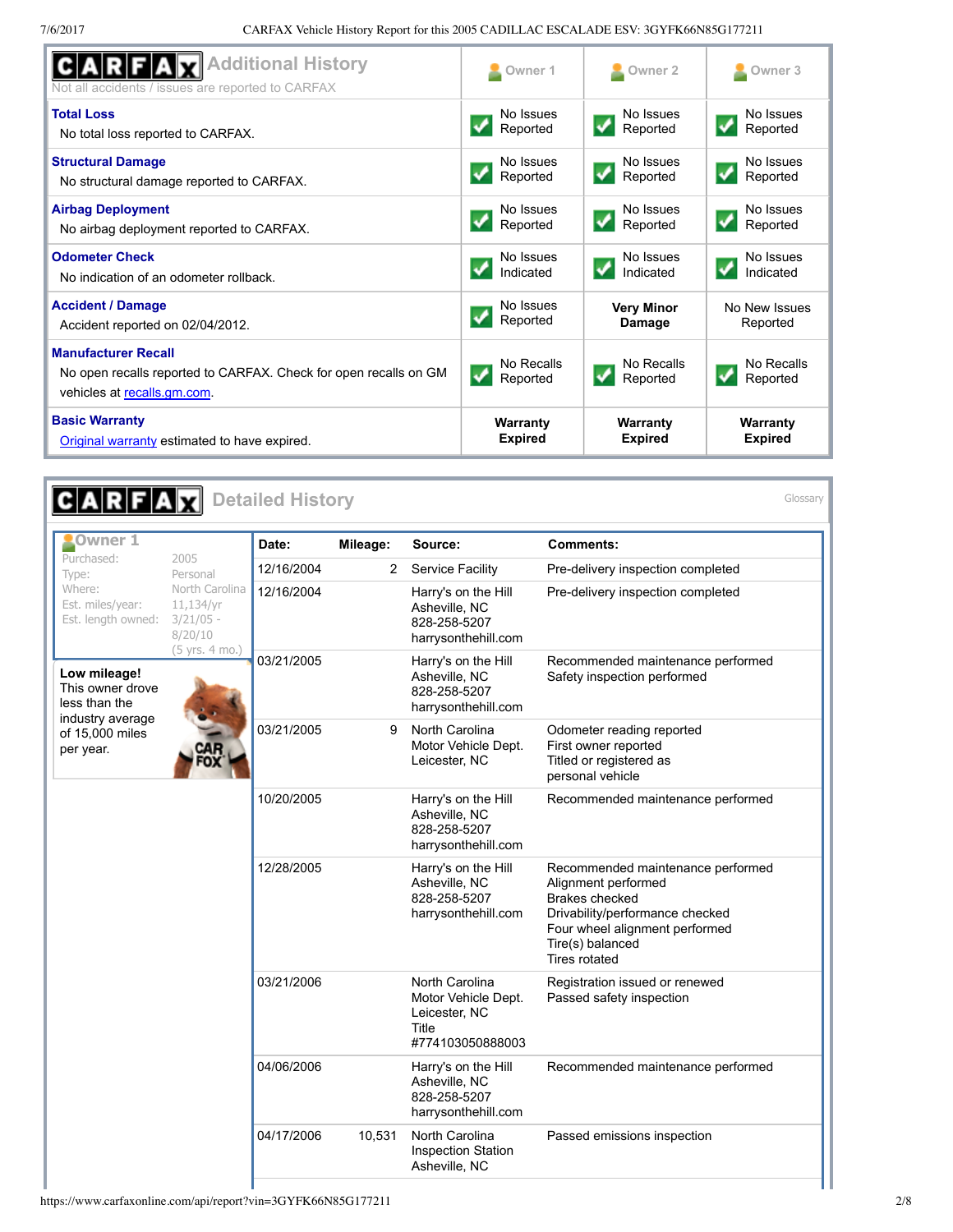7/6/2017 CARFAX Vehicle History Report for this 2005 CADILLAC ESCALADE ESV: 3GYFK66N85G177211

| 07/27/2006 |        | Harry's on the Hill<br>Asheville, NC<br>828-258-5207<br>harrysonthehill.com                         | Recommended maintenance performed<br>Tires rotated                                                                                                                          |
|------------|--------|-----------------------------------------------------------------------------------------------------|-----------------------------------------------------------------------------------------------------------------------------------------------------------------------------|
| 09/29/2006 |        | Harry's on the Hill<br>Asheville, NC<br>828-258-5207<br>harrysonthehill.com                         | Recommended maintenance performed                                                                                                                                           |
| 12/26/2006 |        | Harry's on the Hill<br>Asheville, NC<br>828-258-5207<br>harrysonthehill.com                         | Recommended maintenance performed<br>Four tires mounted<br><b>Tires rotated</b>                                                                                             |
| 03/06/2007 |        | North Carolina<br>Motor Vehicle Dept.<br>Leicester, NC<br>Title<br>#774103050888003                 | Registration issued or renewed<br>Passed safety inspection                                                                                                                  |
| 05/30/2007 | 25,491 | <b>Boyd Chevrolet</b><br>Cadillac Buick<br>Hendersonville, NC<br>828-693-3461<br>boydautomotive.com | Vehicle serviced                                                                                                                                                            |
| 06/07/2007 | 25,514 | North Carolina<br><b>Inspection Station</b><br>Asheville, NC                                        | Passed emissions inspection                                                                                                                                                 |
| 06/13/2007 |        | Harry's on the Hill<br>Asheville, NC<br>828-258-5207<br>harrysonthehill.com                         | Recommended maintenance performed<br>Inside air temperature sensor replaced<br>Emissions inspection performed                                                               |
| 10/19/2007 |        | Harry's on the Hill<br>Asheville, NC<br>828-258-5207<br>harrysonthehill.com                         | Recommended maintenance performed<br>Alignment performed<br>CD player replaced<br>Four wheel alignment performed<br>Induction system serviced<br>Radio/sound system checked |
| 02/13/2008 |        | North Carolina<br>Motor Vehicle Dept.<br>Leicester, NC<br>Title<br>#774103050888003                 | Registration issued or renewed<br>Passed safety inspection                                                                                                                  |
| 07/08/2008 | 36,924 | North Carolina<br><b>Inspection Station</b><br>Asheville, NC                                        | Passed emissions inspection                                                                                                                                                 |
| 02/07/2009 | 44,375 | North Carolina<br><b>Inspection Station</b><br>Leicester, NC                                        | Passed emissions inspection                                                                                                                                                 |
| 02/12/2009 |        | North Carolina<br>Motor Vehicle Dept.<br>Leicester, NC<br>Title<br>#774103050888003                 | Registration issued or renewed<br>Passed safety inspection                                                                                                                  |
| 07/01/2009 | 47,891 | Harry's on the Hill<br>Asheville, NC<br>828-258-5207<br>harrysonthehill.com                         | CD player replaced                                                                                                                                                          |
| 02/14/2010 | 53,829 | Pep Boys<br>Miami, FL<br>305-252-7311<br>pepboys.com                                                | Oil and filter changed                                                                                                                                                      |
| 03/31/2010 | 55,447 | North Carolina<br><b>Inspection Station</b><br>Leicester, NC                                        | Passed emissions inspection                                                                                                                                                 |
| 03/31/2010 |        | North Carolina<br>Motor Vehicle Dept.<br>Leicester, NC<br>Title<br>#774103050888003                 | Registration issued or renewed<br>Passed safety inspection                                                                                                                  |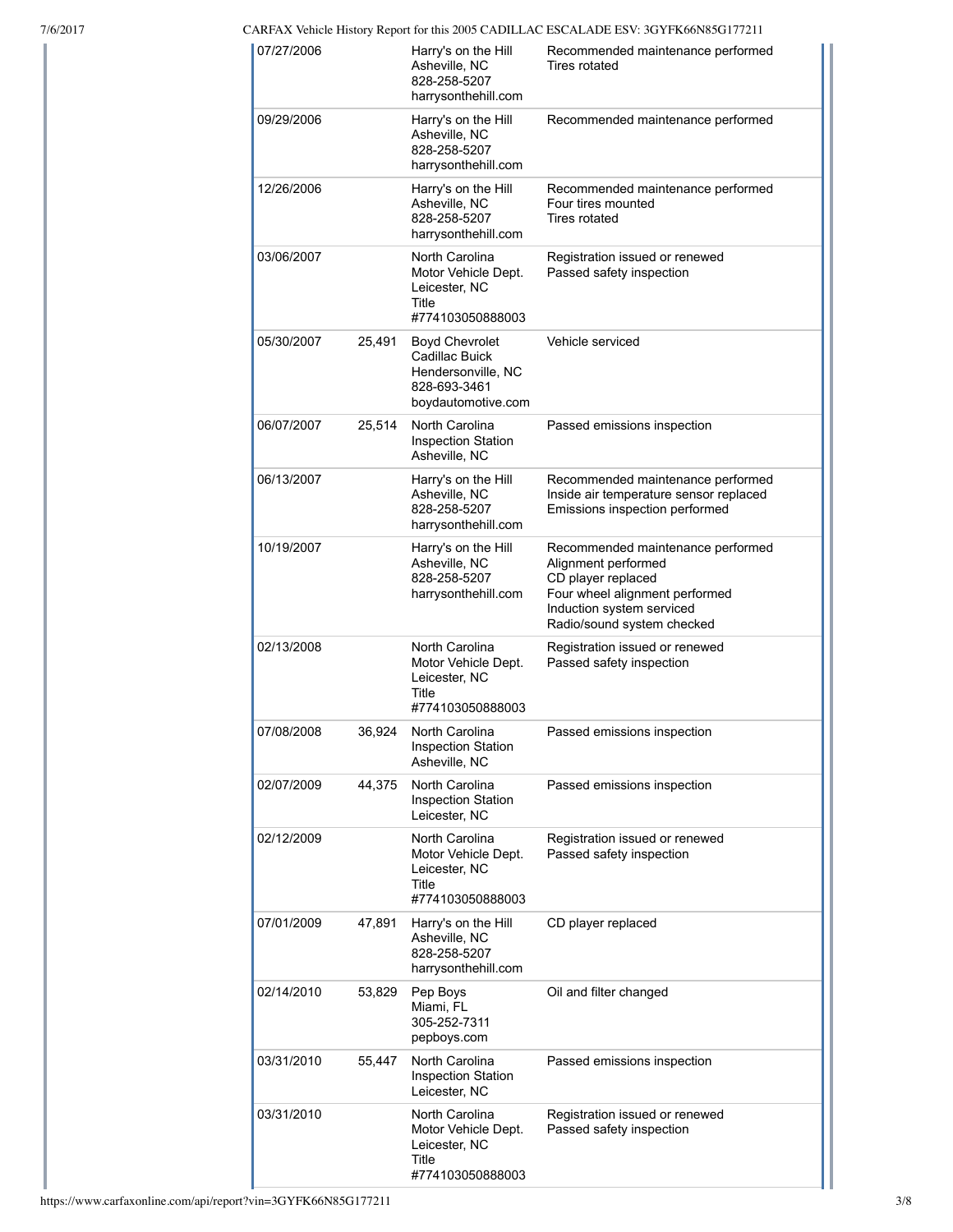| 7/6/2017                                                                                                                       |            |          |                                                                                                                | CARFAX Vehicle History Report for this 2005 CADILLAC ESCALADE ESV: 3GYFK66N85G177211                                                                                                                                                          |
|--------------------------------------------------------------------------------------------------------------------------------|------------|----------|----------------------------------------------------------------------------------------------------------------|-----------------------------------------------------------------------------------------------------------------------------------------------------------------------------------------------------------------------------------------------|
|                                                                                                                                | 08/20/2010 |          | Harry's on the Hill<br>Asheville, NC<br>828-258-5207<br>harrysonthehill.com                                    | Vehicle offered for sale                                                                                                                                                                                                                      |
|                                                                                                                                | 08/24/2010 | 60,469   | North Carolina<br><b>Inspection Station</b><br>Asheville, NC                                                   | Passed emissions inspection                                                                                                                                                                                                                   |
|                                                                                                                                | 08/25/2010 |          | Harry's on the Hill<br>Asheville, NC<br>828-258-5207<br>harrysonthehill.com                                    | Recommended maintenance performed<br>Air filter replaced<br>Brake rotor(s) resurfaced<br>Fog light bulb(s) replaced<br>Front brake pads replaced<br>Rear brake pads replaced<br>Safety inspection performed<br>Emissions inspection performed |
|                                                                                                                                | 09/13/2010 |          | Harry's on the Hill<br>Asheville, NC<br>828-258-5207<br>harrysonthehill.com                                    | Vehicle serviced                                                                                                                                                                                                                              |
|                                                                                                                                | 09/15/2010 |          | Harry's on the Hill<br>Asheville, NC<br>828-258-5207<br>harrysonthehill.com                                    | Vehicle sold                                                                                                                                                                                                                                  |
| Owner 2                                                                                                                        |            |          |                                                                                                                |                                                                                                                                                                                                                                               |
| Purchased:<br>2010                                                                                                             | Date:      | Mileage: | Source:                                                                                                        | Comments:                                                                                                                                                                                                                                     |
| Personal<br>Type:<br>Where:<br>North Carolina<br>Est. miles/year:<br>20,245/yr<br>Est. length owned:<br>$9/15/10 -$<br>7/30/12 | 09/15/2010 | 60,478   | North Carolina<br>Motor Vehicle Dept.<br>Greensboro, NC<br>Title<br>#77112010258552A                           | Registration issued or renewed<br>Title or registration issued<br>New owner reported<br>Loan or lien reported<br>Passed safety inspection                                                                                                     |
| (1 yr. 10 mo.)                                                                                                                 | 10/26/2010 | 62,797   | <b>Bill Black Chevrolet</b><br>Cadillac<br>Greensboro, NC<br>336-275-9641<br>billblackauto.com                 | Maintenance inspection completed<br>Drive belt(s) replaced<br>Transmission fluid flushed                                                                                                                                                      |
|                                                                                                                                | 01/14/2011 | 66,990   | Grease Monkey #133<br>Greensboro, NC<br>336-545-1720<br>https://mycarfax.com<br>/sign-up/grease-monk<br>ey-133 | Wiper(s) replaced                                                                                                                                                                                                                             |
|                                                                                                                                | 05/11/2011 | 73,228   | Grease Monkey #133<br>Greensboro, NC<br>336-545-1720<br>https://mycarfax.com<br>/sign-up/grease-monk<br>ey-133 | Vehicle serviced                                                                                                                                                                                                                              |
|                                                                                                                                | 09/02/2011 | 79,763   | North Carolina<br><b>Inspection Station</b><br>Greensboro, NC                                                  | Passed emissions inspection                                                                                                                                                                                                                   |
|                                                                                                                                | 09/06/2011 |          | North Carolina<br>Motor Vehicle Dept.<br>Greensboro, NC<br>Title<br>#77112010258552A                           | Registration issued or renewed<br>Loan or lien reported                                                                                                                                                                                       |
|                                                                                                                                | 02/04/2012 |          | North Carolina<br>Damage Report                                                                                | Accident reported<br>Vehicle involved in a rear-end collision<br>Involving left rear impact<br>Involving rear impact<br>Involving right rear impact<br>Very minor rear end damage reported<br>Airbags did not deploy                          |
|                                                                                                                                |            |          |                                                                                                                | CARFAX began reporting this information on 11/22/2013.<br>Minor damage is usually<br>cosmetic, including<br>dents or scratches to the<br>vehicle body.                                                                                        |

vehicle body.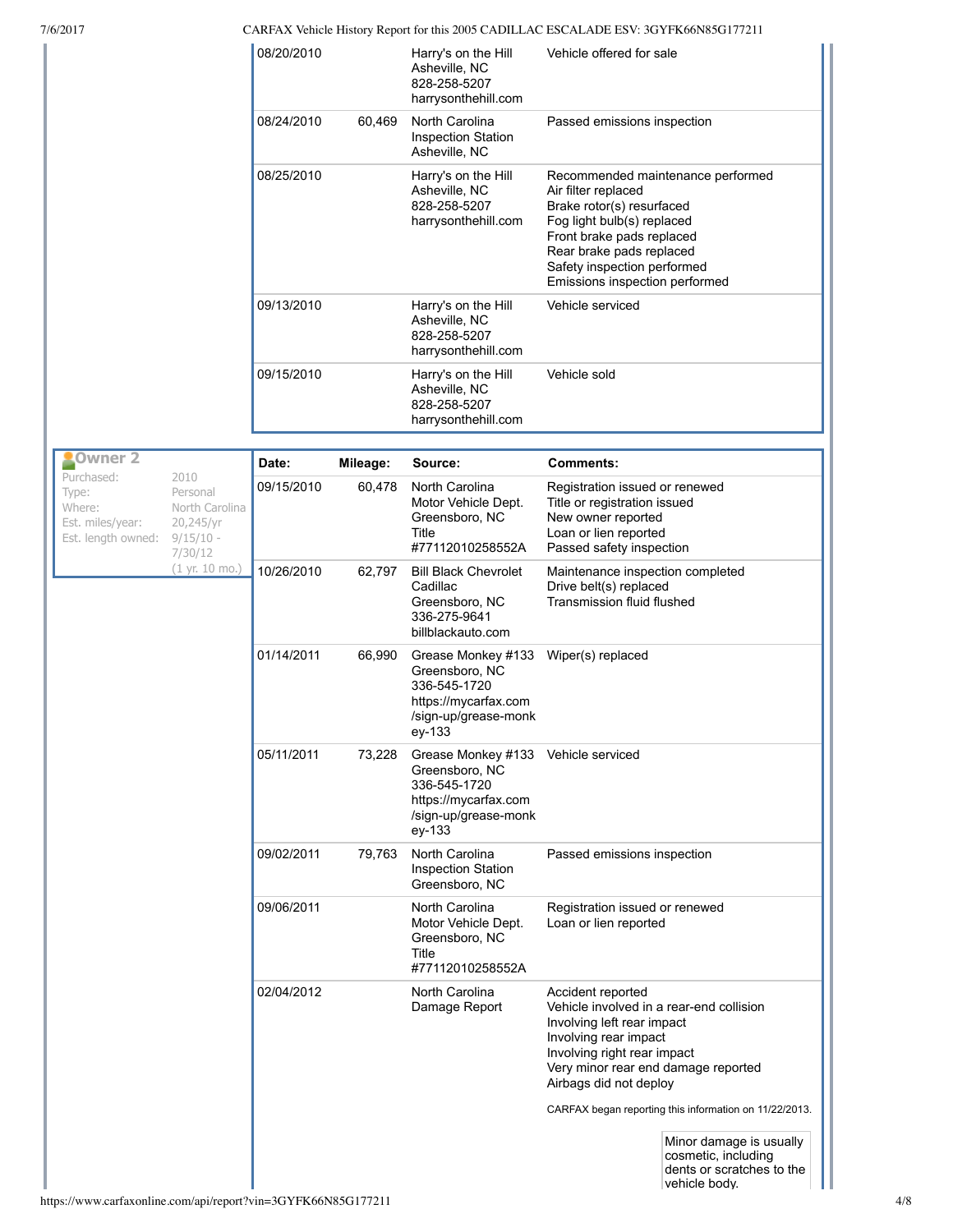| 7/6/2017                                                          |                                                 |            |          | CARFAX Vehicle History Report for this 2005 CADILLAC ESCALADE ESV: 3GYFK66N85G177211                                            |                                                                                                                                                 |                                                                            |
|-------------------------------------------------------------------|-------------------------------------------------|------------|----------|---------------------------------------------------------------------------------------------------------------------------------|-------------------------------------------------------------------------------------------------------------------------------------------------|----------------------------------------------------------------------------|
|                                                                   |                                                 |            |          |                                                                                                                                 |                                                                                                                                                 |                                                                            |
|                                                                   |                                                 | 05/23/2012 | 95,093   | Grease Monkey #133 Vehicle serviced<br>Greensboro, NC<br>336-545-1720<br>https://mycarfax.com<br>/sign-up/grease-monk<br>ey-133 |                                                                                                                                                 |                                                                            |
|                                                                   |                                                 | 07/30/2012 | 98,417   | <b>Auto Auction</b><br>Southeast Region                                                                                         | Vehicle sold at auction                                                                                                                         |                                                                            |
|                                                                   |                                                 |            |          |                                                                                                                                 |                                                                                                                                                 | Millions of used vehicles<br>are bought and sold at<br>auction every year. |
|                                                                   |                                                 | 09/04/2012 | 98,421   |                                                                                                                                 | Vehicle offered for sale                                                                                                                        |                                                                            |
|                                                                   |                                                 |            |          | Dealer Inventory                                                                                                                |                                                                                                                                                 |                                                                            |
| Owner <sub>3</sub>                                                |                                                 | Date:      | Mileage: | Source:                                                                                                                         | <b>Comments:</b>                                                                                                                                |                                                                            |
| Purchased:<br>Type:<br>Where:<br>Est. miles/year:                 | 2013<br>Personal<br>North Carolina<br>10,149/yr | 05/15/2013 | 98,704   | North Carolina<br>Motor Vehicle Dept.<br>Charlotte, NC                                                                          | Odometer reading reported                                                                                                                       |                                                                            |
| Est. length owned:<br>Low mileage!<br>This owner drove            | $5/15/13 -$<br>1/5/17<br>(3 yrs. 7 mo.)         | 05/30/2013 |          | North Carolina<br>Motor Vehicle Dept.<br>Charlotte, NC<br>Title<br>#778528131504182                                             | Title or registration issued<br>New owner reported<br>Loan or lien reported                                                                     |                                                                            |
| less than the<br>industry average<br>of 15,000 miles<br>per year. |                                                 | 01/24/2014 |          | North Carolina<br>Motor Vehicle Dept.<br>Charlotte, NC<br>Title<br>#778528131504182                                             | Registration issued or renewed<br>Loan or lien reported                                                                                         |                                                                            |
|                                                                   |                                                 | 10/18/2014 | 113,596  | Precision Tune Auto<br>Care<br>Charlotte, NC<br>704-510-1588<br>precisiontune.com                                               | Antifreeze/coolant flushed/changed<br>Fluids checked<br>Oil and filter changed<br>Power steering checked<br>Transmission fluid changed          |                                                                            |
|                                                                   |                                                 | 01/22/2015 |          | North Carolina<br>Motor Vehicle Dept.<br>Charlotte, NC<br>Title<br>#778528131504182                                             | Registration issued or renewed<br>Loan or lien reported                                                                                         |                                                                            |
|                                                                   |                                                 | 02/27/2015 |          | Precision Tune Auto<br>Care<br>Charlotte, NC<br>704-510-1588<br>precisiontune.com                                               | Drivability/performance checked<br>Oil and filter changed                                                                                       |                                                                            |
|                                                                   |                                                 | 06/09/2015 | 120,677  | Precision Tune Auto<br>Care<br>Charlotte, NC<br>704-510-1588<br>precisiontune.com                                               | Brake fluid flushed/changed<br>Brakes checked<br><b>Brakes serviced</b><br>Fluids checked<br>Oil and filter changed<br>Rear brake pads replaced |                                                                            |
|                                                                   |                                                 | 11/12/2015 | 124,655  | <b>Precision Tune Auto</b><br>Care<br>Charlotte, NC<br>704-510-1588<br>precisiontune.com                                        | Drivability/performance checked<br>Oil and filter changed                                                                                       |                                                                            |
|                                                                   |                                                 | 01/26/2016 |          | North Carolina<br>Motor Vehicle Dept.<br>Charlotte, NC                                                                          | Registration issued or renewed<br>Loan or lien reported                                                                                         |                                                                            |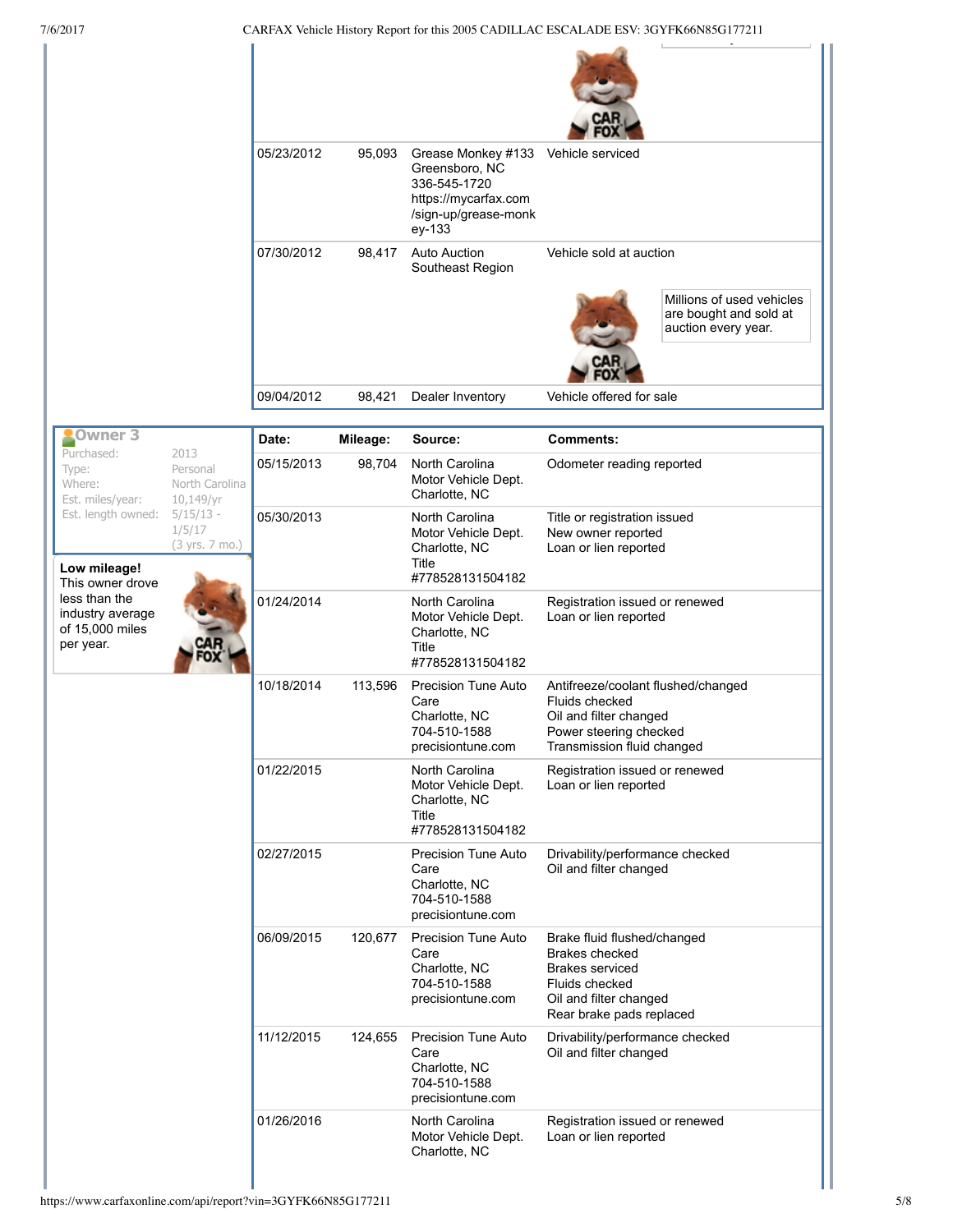7/6/2017 CARFAX Vehicle History Report for this 2005 CADILLAC ESCALADE ESV: 3GYFK66N85G177211

|                       | Title<br>#778528131504182                                                                 |                                                                           |
|-----------------------|-------------------------------------------------------------------------------------------|---------------------------------------------------------------------------|
| 05/11/2016<br>128,169 | Precision Tune Auto<br>Care<br>Charlotte, NC<br>704-510-1588<br>precisiontune.com         | Drive belts checked<br>Oil and filter changed<br>Serpentine belt replaced |
| 08/20/2016<br>132,345 | Take 5 Oil Change<br>Charlotte, NC<br>704-593-5511<br>take5oilchangemallar<br>dcreek.com/ | Fuel system cleaned/serviced<br>Oil and filter changed                    |
| 01/03/2017<br>135,658 | Ben Mynatt Nissan<br>Salisbury, NC<br>704-633-7270<br>benmynatt.com                       | Pre-delivery inspection completed                                         |
| 01/05/2017            | Dealer Inventory                                                                          | Vehicle offered for sale                                                  |

Have Questions? Consumers, please visit our Help Center at [www.carfax.com.](http://www.carfax.com/help) Dealers or Subscribers, please visit our Help Center at [www.carfaxonline.com.](http://www.carfaxonline.com/)



## [View Full Glossary](https://www.carfaxonline.com/phoenix/glossary.cfx?language=en)

#### <span id="page-5-0"></span>**Accident / Damage Indicator**

CARFAX receives information about accidents and other damage in all 50 states, the District of Columbia and Canada. Different information in a vehicle's history can indicate an accident or damage, such as: salvage auction, fire damage, police-reported accident, crash test vehicle, damage disclosure, collision repair facility and automotive recycler records.

Not all damage is caused by an accident. Some damage could be caused by events such as vandalism, hail, water or fire. Not every accident or damage event is reported and not all reported are provided to CARFAX. Details about the accident or damage event when reported to CARFAX (e.g. severity, impact location, airbag deployment) are included on the Vehicle History Report. CARFAX recommends you obtain a vehicle inspection from your dealer or an independent mechanic.

- According to the National Safety Council, Injury Facts, 2015 edition, 8% of the 254 million registered vehicles in the U.S. were involved in an accident in 2013. Over 74% of these were considered minor or moderate.
- CARFAX depends on many sources for its accident / damage data. CARFAX can only report what is in our database on 7/6/17 at 2:05:13 PM (EDT). New data will result in a change to this report.

#### **First Owner**

When the first owner(s) obtains a title from a Department of Motor Vehicles as proof of ownership.

#### **New Owner Reported**

When a vehicle is sold to a new owner, the Title must be transferred to the new owner(s) at a Department of Motor Vehicles.

#### **Ownership History**

CARFAX defines an owner as an individual or business that possesses and uses a vehicle. Not all title transactions represent changes in ownership. To provide estimated number of owners, CARFAX proprietary technology analyzes all the events in a vehicle history. Estimated ownership is available for vehicles manufactured after 1991 and titled solely in the US including Puerto Rico. Dealers sometimes opt to take ownership of a vehicle and are required to in the following states: Maine, Massachusetts, New Jersey, Ohio, Oklahoma, Pennsylvania and South Dakota. Please consider this as you review a vehicle's estimated ownership history.

**Follow Us:  [facebook.com/CARFAX](http://facebook.com/CARFAX)   [@CarfaxReports](http://twitter.com/#!/CarfaxReports)  [CARFAX on Google+](https://plus.google.com/110032975583928800128?prsrc=3)**

CARFAX DEPENDS ON ITS SOURCES FOR THE ACCURACY AND RELIABILITY OF ITS INFORMATION. THEREFORE, NO RESPONSIBILITY IS ASSUMED BY CARFAX OR ITS AGENTS FOR ERRORS OR OMISSIONS IN THIS REPORT. CARFAX FURTHER EXPRESSLY DISCLAIMS ALL WARRANTIES, EXPRESS OR IMPLIED, INCLUDING ANY IMPLIED WARRANTIES OF MERCHANTABILITY OR FITNESS FOR A PARTICULAR PURPOSE. CARFAX® © 2017 CARFAX, Inc., a unit of IHS Inc. All rights reserved.

Covered by United States Patent Nos. 7,113,853; 7,778,841; 7,596,512, 8,600,823; 8,595,079; 8,606,648; 7,505,838. 7/6/17 2:05:13 PM (EDT)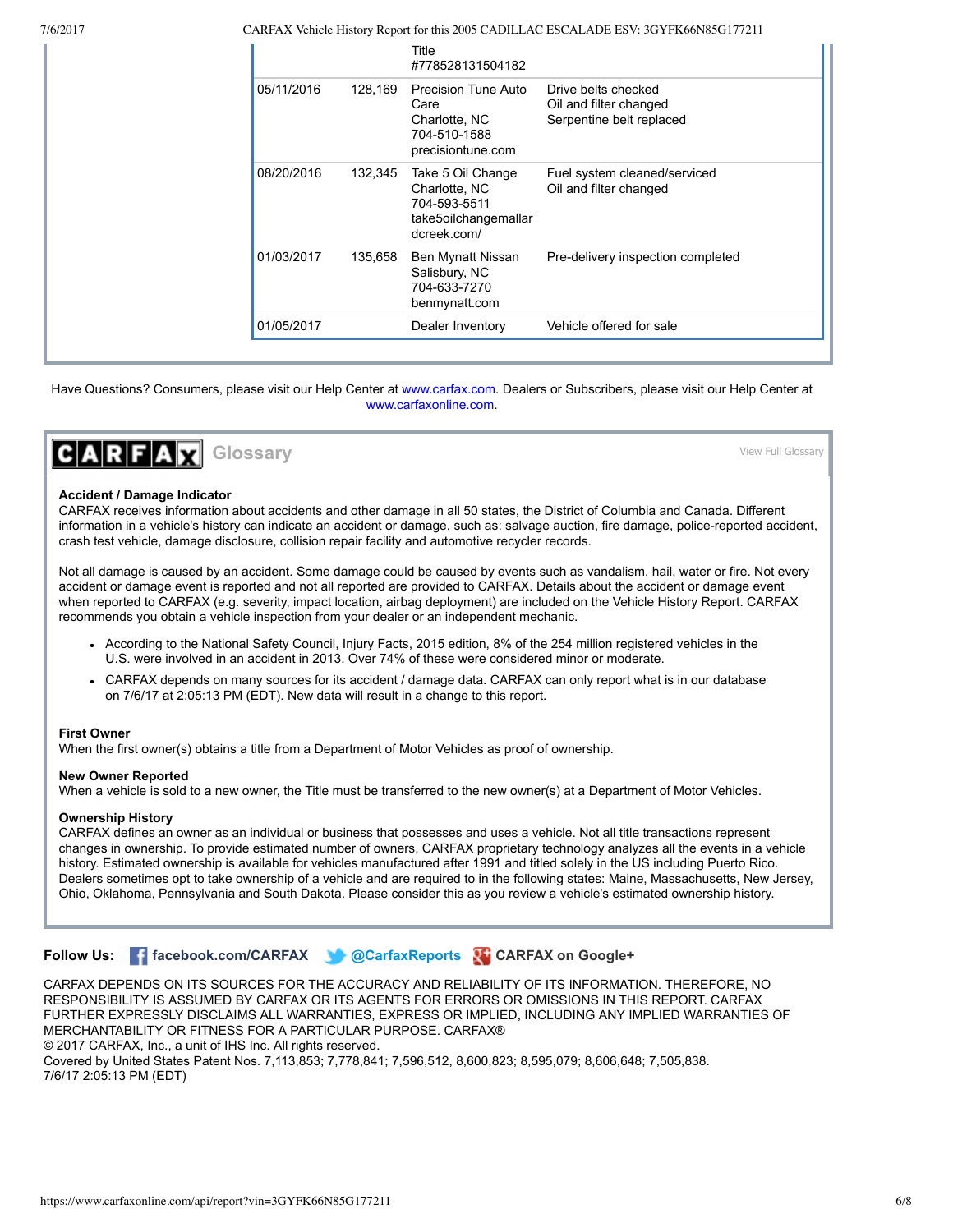I have reviewed and received a copy of the CARFAX Vehicle History Report for this 2005 CADILLAC ESCALADE vehicle (VIN: 3GYFK66N85G177211), which is based on information supplied to CARFAX and available as of 7/6/17 at 2:05 PM (EDT).

Customer Signature **Date** Dealer Signature Date